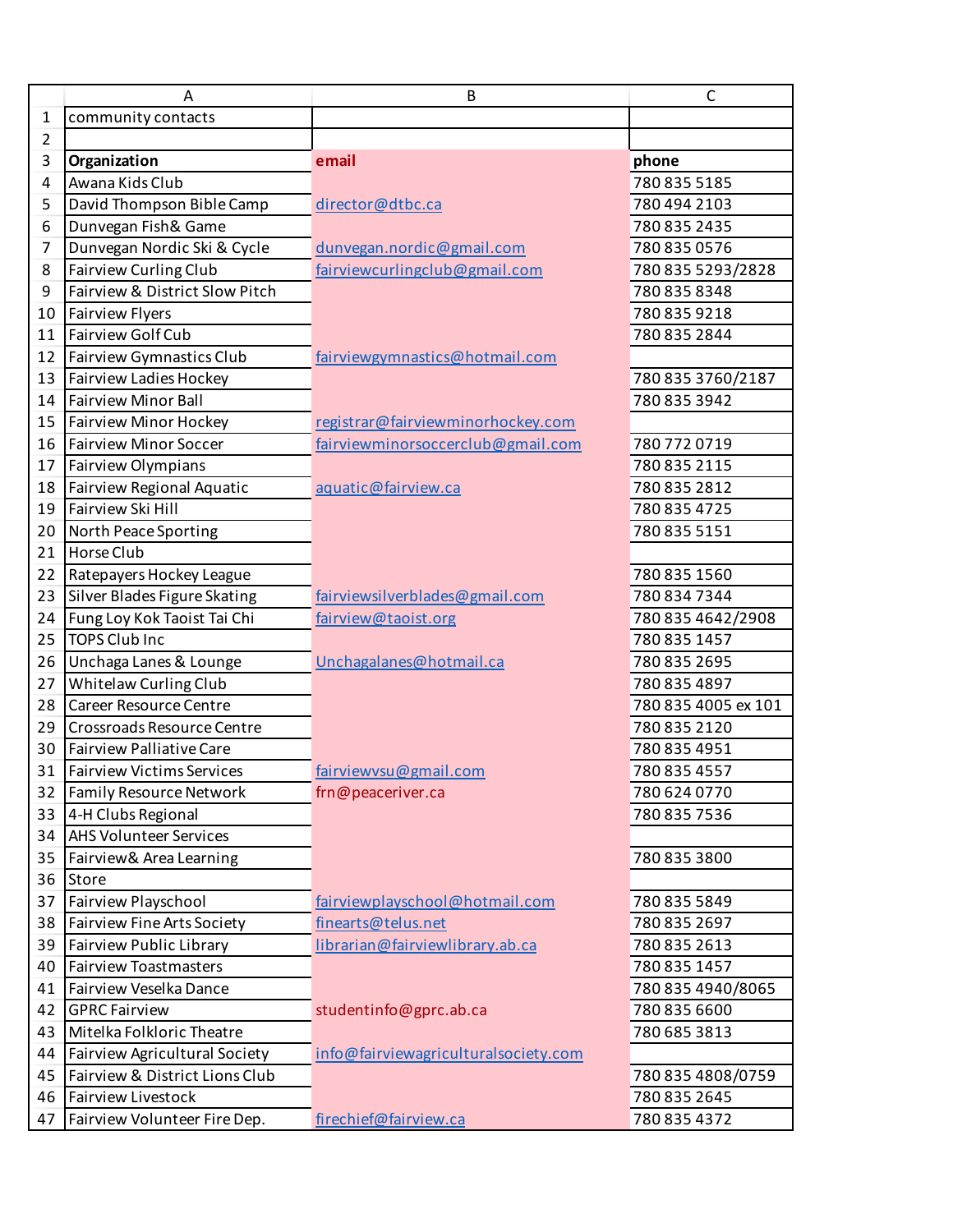|    | Α                           | B                                     | С                 |
|----|-----------------------------|---------------------------------------|-------------------|
| 48 | Fair Ladies with a view     |                                       | 780 835 4868      |
| 49 | Golden Age Society          |                                       | 780 835 6499      |
| 50 | Rotary Club                 |                                       | 780 835 1273      |
| 51 | Royal Canadian Legion #184  |                                       | 780 835 4129      |
| 52 | Waterhole Old Timers        |                                       | 780 835 4868      |
| 53 | St. Helen's Anglican        |                                       | 780 835 7073/9456 |
| 54 | St. Paul's United           |                                       | 780 835 2008      |
| 55 | Immaculate Heart of Mary    |                                       | 780 494 3770      |
| 56 | <b>Bluesky Christian</b>    |                                       | 780 835 2489      |
| 57 | Trinity Lutheran            |                                       | 780 835 5107      |
| 58 | Faith Fellowship            |                                       | 780 835 3633      |
| 59 | Cornerstone Baptist         | cornerstonefairview@gmail.com         | 780 835 5656      |
| 60 | Lighthouse Fellowship       |                                       | 780 685 3953      |
| 61 | <b>Fairview Alliance</b>    |                                       | 780 835 2361      |
| 62 | Westside Community          |                                       | 780 835 5355      |
| 63 | <b>Worsley Baptist</b>      |                                       | 780 685 3953      |
| 64 | Seventh Day Adventist       |                                       | 780 835 0096      |
| 65 | Fairview Gospel Chapel      |                                       | 780 835 4198      |
| 66 | St. Thomas More Catholic    |                                       | 780 835 2250      |
| 67 | Seniors Community Kitchen   | seniorscheckin@gmail.com              | 7808358873/3859/  |
| 68 | <b>FASD Community</b>       | FASDTEAMLEAD@GPFES.com                | 780 830 0920      |
| 69 | <b>Stepping Stones</b>      | peaceriver@ssdcs.ca                   | 18662283880       |
| 70 |                             |                                       |                   |
| 71 |                             |                                       |                   |
| 72 | <b>First Nations Health</b> | nochild4gotten@abfnhc.com             | 18445588748       |
| 73 |                             |                                       |                   |
| 74 |                             |                                       |                   |
| 75 | <b>Breakfast Club</b>       | bclub@sp-rc.ca                        | 780 539 7142      |
| 76 | St. ThomasMore School       |                                       |                   |
| 77 | EE Oliver                   |                                       |                   |
| 78 | <b>FHS</b>                  |                                       |                   |
| 79 | Miiramichi House            | grannyfiddler@gmail.com               |                   |
| 80 | Rupertsland Institute       | mklassen@rupertsland.org              |                   |
| 81 | <b>Brave Culture</b>        | Leahfox@Braveculture.ca               |                   |
| 82 | Fairview Garden Club        | JodyJody@telus.net                    |                   |
| 83 | cplea                       | info@cplea.ca                         |                   |
| 84 | Sagitawa Friendship Society | Box 5083                              |                   |
|    |                             | 10108-100 Avenue, Peace River, AB T8S |                   |
| 85 |                             | 1R7                                   |                   |
| 86 |                             |                                       |                   |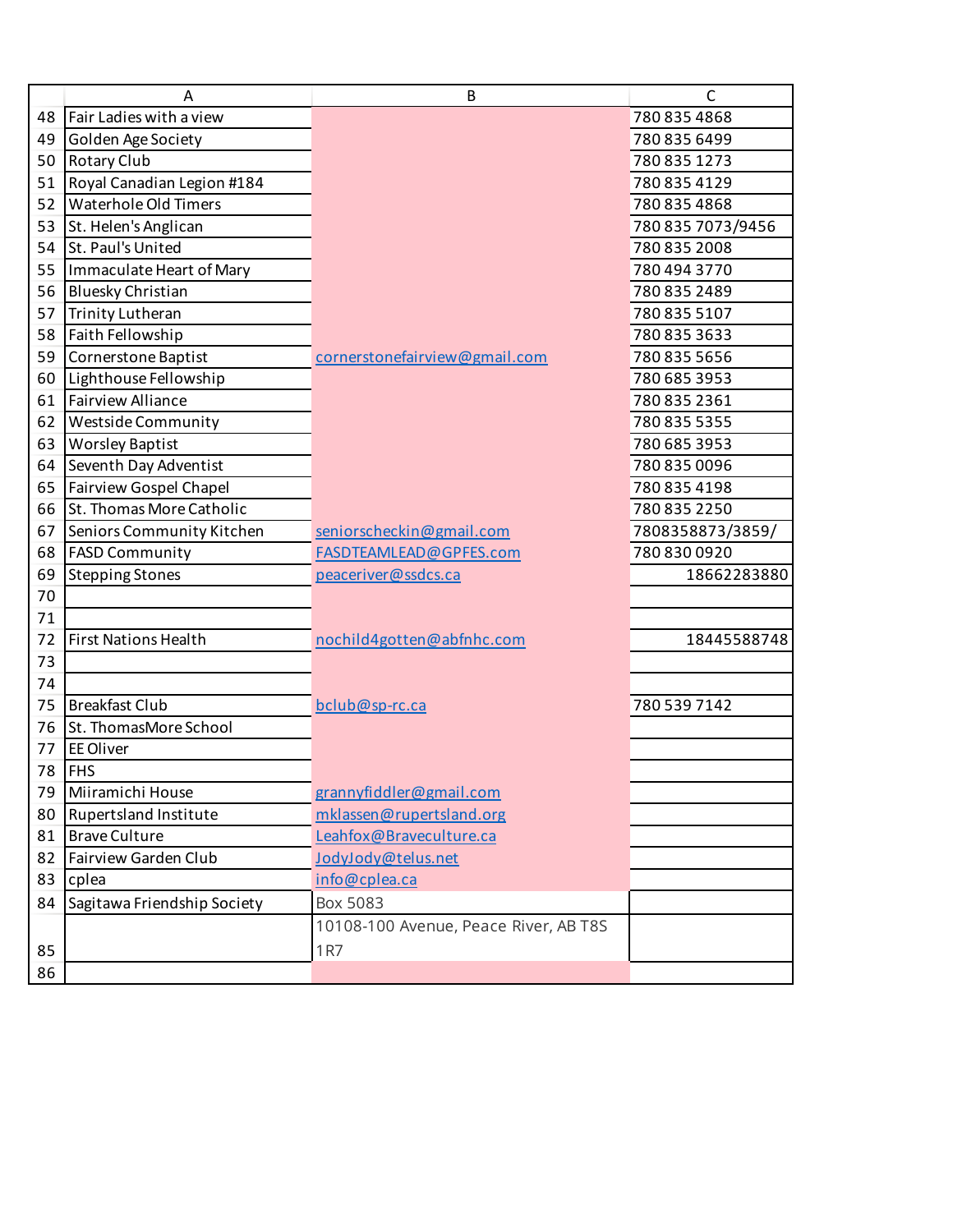|                | D                            | E |
|----------------|------------------------------|---|
| $\mathbf 1$    |                              |   |
| $\overline{2}$ |                              |   |
| 3              | mailing address              |   |
| 4              | <b>PO Box 962</b>            |   |
| 5              | <b>PO Box 2455</b>           |   |
| 6              | PO Box 1626                  |   |
| $\overline{7}$ | <b>PO Box 793</b>            |   |
| 8              | <b>PO Box 1405</b>           |   |
| 9              | <b>PO Box 912</b>            |   |
| 10             | <b>PO Box 276</b>            |   |
| 11             | 1993                         |   |
| 12             | 577                          |   |
| 13             | 14                           |   |
|                |                              |   |
| 14             | 2336                         |   |
| 15             | 2206                         |   |
| 16             |                              |   |
| 17             |                              |   |
| 18             | 730                          |   |
| 19             | 618                          |   |
| 20             | 1916                         |   |
| 21             |                              |   |
| 22             | 1898                         |   |
| 23             | 1114                         |   |
| 24             | 614                          |   |
| 25             | 2560                         |   |
| 26             | 2041                         |   |
| 27             | PO Box 16, Whitelaw, T0H 3T0 |   |
| 28             | 1034                         |   |
| 29             | 1194                         |   |
| 30             | 552                          |   |
| 31             | <b>PO Box 610</b>            |   |
| 32             |                              |   |
| 33             | 159                          |   |
|                |                              |   |
| 34             | <b>Bag 2201</b>              |   |
| 35             | 2700                         |   |
| 36             |                              |   |
| 37             | <b>PO Box 287</b>            |   |
| 38             | 116                          |   |
| 39             | 248                          |   |
| 40             |                              |   |
| 41             | 1985                         |   |
| 42             | <b>Bag 3000</b>              |   |
| 43             | B 14, Cleardale, TOH 1LO 3YO |   |
| 44             | 1586                         |   |
| 45             | 314                          |   |
| 46             | 2126                         |   |
| 47             | 730                          |   |
|                |                              |   |